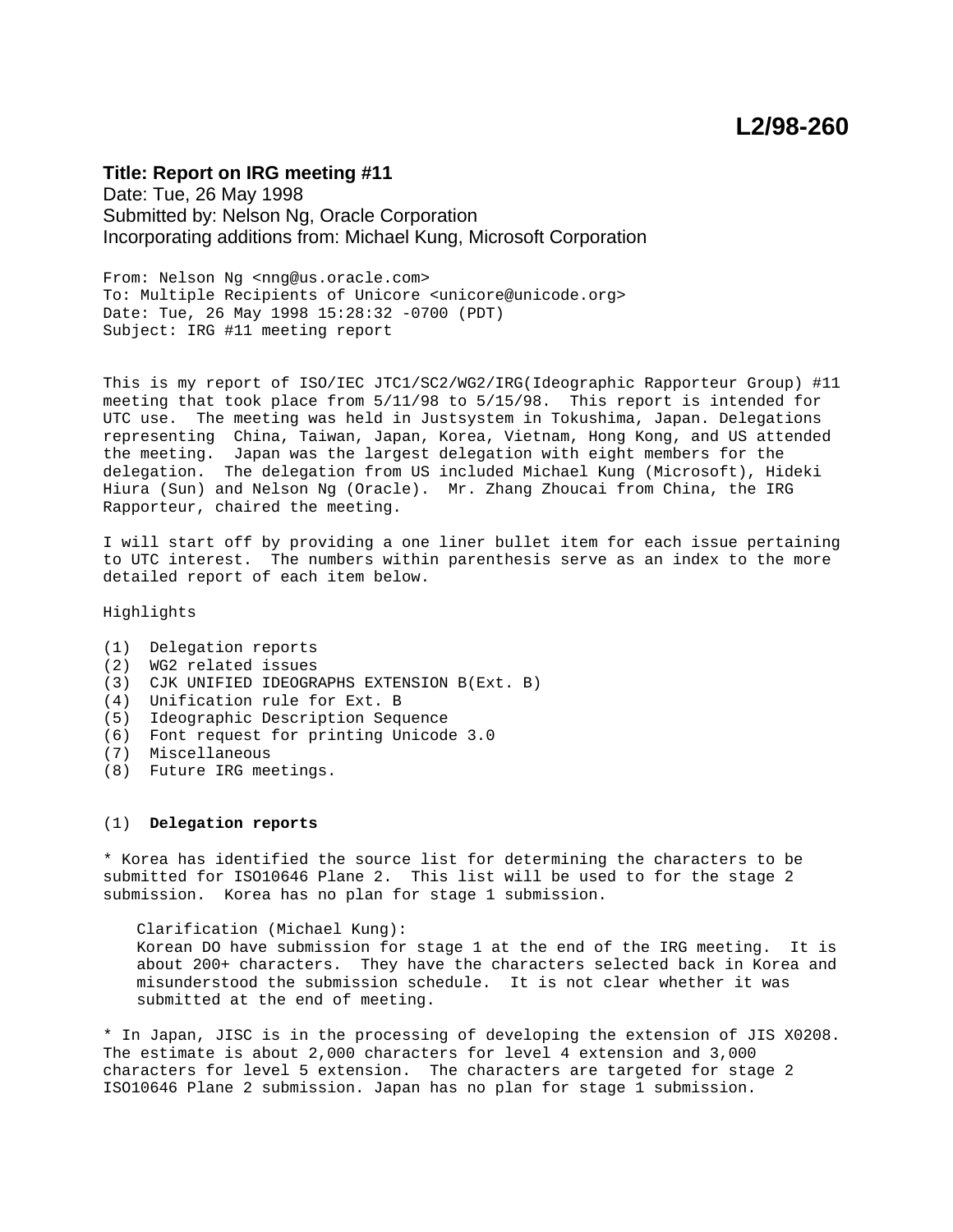\* TCA of Taiwan has identified 30,017 characters for stage 1 ISO10646 Plane 2 submission (based on CNS 11643-1992 edition). The National Bureau of Standards in Taiwan started a project on 11/97 to develop a new CNS standard by translating the ISO 10646-1, Technical Corrigendum 1 and Amendment 1 to Amendment 9 from English to Chinese. The estimated completion date for the project is the end of 5/98.

\* HKITF has formed a project to develop "Hong Kong Supplementary Chinese Character Set for IT Interchange" (for the Hong Kong government's characters, 3,000+ total). Based on this project, Hong Kong has identified 1,252 characters for stage 1 ISO10646 Plane 2 submission. (Extension A includes some characters from the Hong Kong set.)

\* The Chinese government is fully behind the IRG work. China is planing to adopt GBK Chinese Internal Code Specification as a national standard by the end of 1999. In addition, about 2,000 of less frequently used characters for people and place name will also be included for this standard. China has created a document IRG/N542 SuperCJK which is a super set of all the characters found in Kangxi Dictionary and Han Yu Da Zi Dian. There are about 55K characters in SuperCJK. About 26K of these characters are already encoded in BMP and Vertical Extension A. China is planning on submitting the remaining 27K characters for stage 1 ISO10646 Plane 2.

\* Vietnam has identified 849 characters for stage 1 ISO10646 Plane 2 submission.

\* US reported that The Unicode Standard, Version 2.1 is ready for publication. Only two new characters are added to the repertoire Euro Symbol and the Object Replacement character. UTC is planning on publishing The Unicode Standard, Version 3.0, however, the schedule is not available at this point.

# (2) **WG2 related issues**

In WG2, DAM-13 is being balloted. However, Japan found 87 characters in the G column which are not in the G column source list. IRG agreed to vote YES on DAM-13 and then publish an editorial corrigendum later to add the new sources. In addition, Japan also found 7 non-existing characters included in the G column due to a mistake in JIS X0208. China refused to remove those characters because they are referenced by existing software. The agreement is that China will add a special note to state that those characters were originated from JIS X0208.

In WG2, pDAM-15 contains only the Kangxi Radicals. Taiwan and China claimed the CJK Radical Supplements is necessary. So the IRG Rapporteur has the action item to take the necessary steps to include both into pDAM-15.

#### (3) **CJK UNIFIED IDEOGRAPHS EXTENSION B (Ext. B)**

In order to meet the ISO 10646-2 schedule, IRG understands that the ISO10646 Plane 2 repertoire must be frozen by 3/99. During this IRG meeting, each national body has submitted a unified character repertoire for stage 1 ISO10646 Plane 2. The project for stage 1 ISO10646 Plane 2 will be named as "CJK UNIFIED IDEOGRAPHS EXTENSION B". IRG is planning on submitting a working draft of Extension B to WG2 on 9/98. IRG will have a special working group meeting for the editors from 8/4/98 to 8/6/98 in Beijing, China to produce a working draft of the unified character repertoire for 9/98 WG2 submission. Michael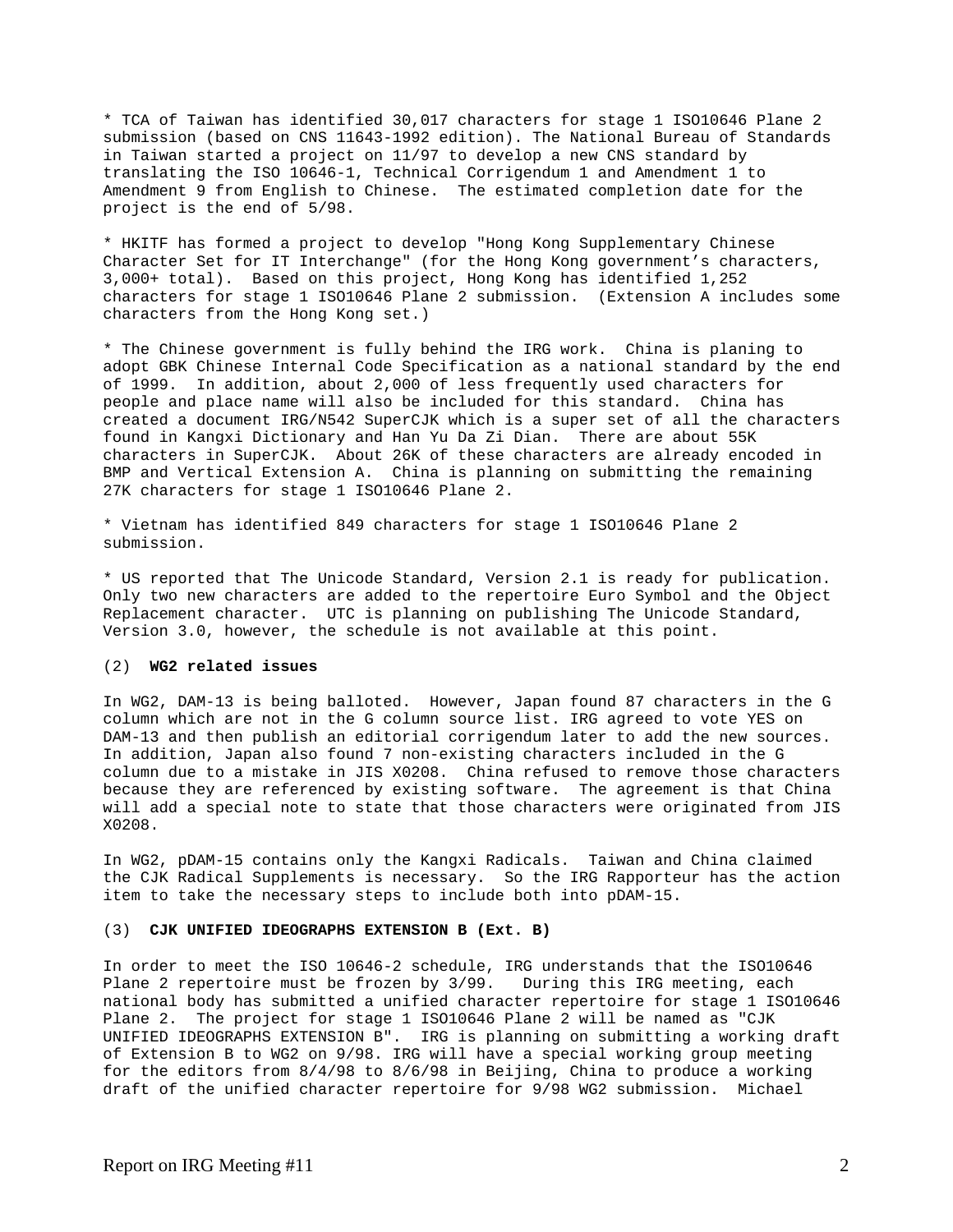Kung will be representing US as the editor of this project during the 8/98 IRG meeting.

| Date     | Actions                                                   |  |  |  |
|----------|-----------------------------------------------------------|--|--|--|
|          | IRG works on working draft of Unified CJK Ext. B          |  |  |  |
| Aug. 98  | IRG working group meeting in China. IRG completes         |  |  |  |
|          | working draft of Unified CJK Ext. B                       |  |  |  |
|          | IRG submits working draft of Unified CJK Ext. B to<br>WG2 |  |  |  |
| Sept. 98 | WG2#35 WG2 reviews submitted working draft of             |  |  |  |
|          | Unified CJK Ext.B from IRG                                |  |  |  |
| Dec. 98  | IRG#12 IRG works on the feedback                          |  |  |  |
|          | IRG submits final draft for Unified CJK Ext. B to<br>WG2  |  |  |  |
| Mar. 99  | WG2#36 WG2 integrates final draft from IRG into FCD       |  |  |  |
|          | ISO10646-2                                                |  |  |  |
|          | WG2 ballots FCD ISO10646-2                                |  |  |  |
| May 99   | IRG#13 IRG reviews any available comments on FCD          |  |  |  |
|          | ISO10646-2                                                |  |  |  |
| Sept. 99 | WG2#37 Ballot results of FCD 10646-2 should be            |  |  |  |
|          | available.                                                |  |  |  |

Following is the proposed schedule for this project.

Following is the Plane 2 submission plan from each national body

### **Extension B submissions**

| China     | 27K characters                  |
|-----------|---------------------------------|
| Japan     | Submission for Extension C only |
| Taiwan    | 31K characters                  |
| Hong Kong | 1252 characters                 |
| Korea     | Submission for Extension C only |
| Vietnam   | 5K characters                   |

Since Ext. B are rarely used characters, China believes that most of the characters for Ext. B will not have all five columns filled in as in BMP and Ext. A. Therefore, China suggested to reduce the number of columns for submission. However, Japan had strong objection to the change. Finally, China agreed to keep the same format as Ext. A during the working draft submission of Ext. B. UTC/L2 members should consider this issue and discuss it during the next WG2 meeting.

# (4) **Unification rule for Ext. B**

IRG is recommending to modify the Unification rules stated in ISO10646-1 Annex T to unify the Unified CJK Ideographs Extension B. The changes is documented in IRG/N567. The main difference between this document and Annex T is the removal of the source separation rule and added the following new sources.

G-source: IRG/N542 "SuperCJK" IRG/N555 "HK characters for inclusion in relapse One of Plane 2 extension" T-source: IRG/N544 "Proposal of the Unification Repertoire for Plane2" IRG/N547 "Proposal of the Repertoire for Plane 2" K-source: IRG/N567 "Proposal of the Repertoire for Plane 2"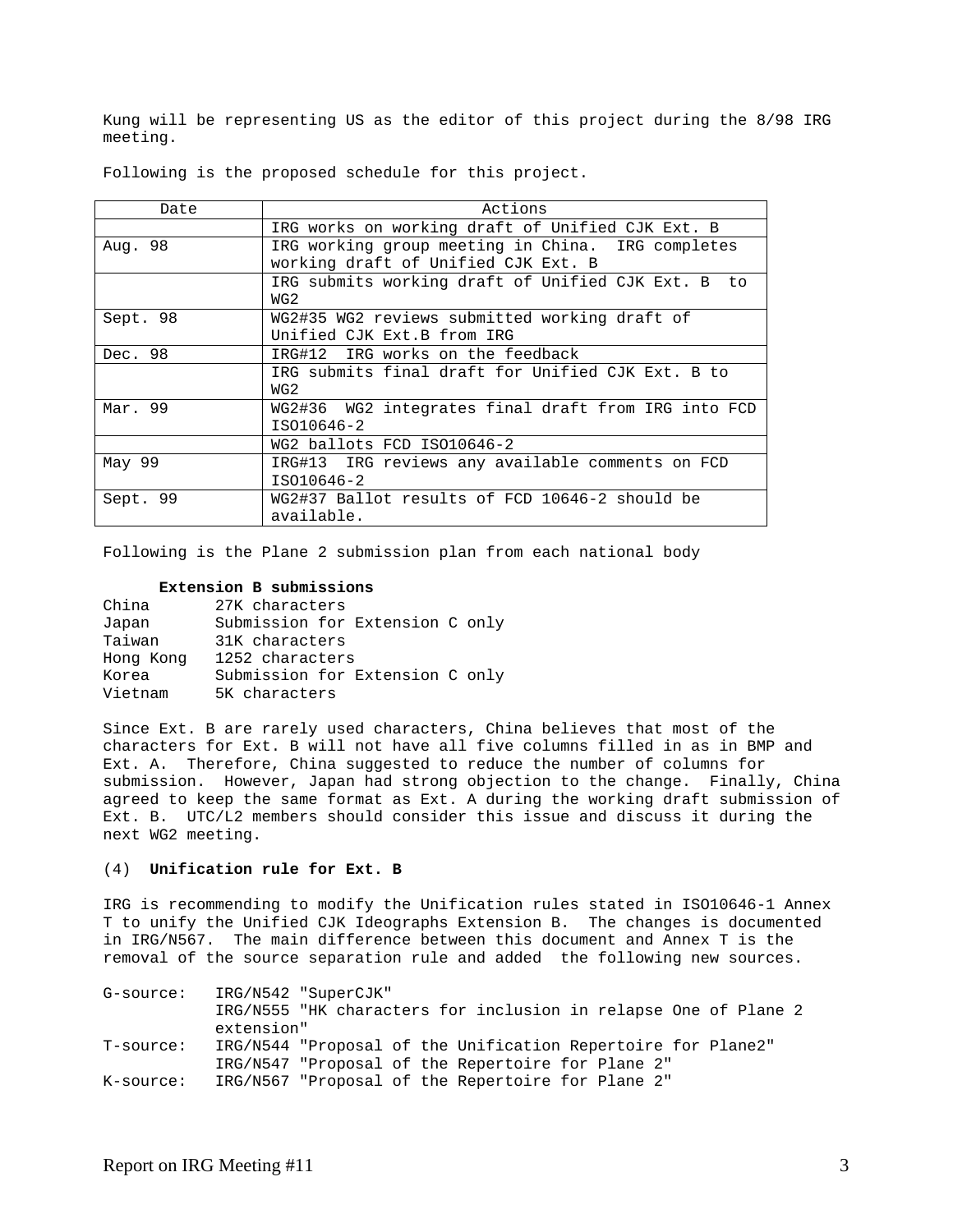V-source: IRG/N543 "Nom Repertoire for ISO/IEC 10646-UCS, CJK Extension A and plane 2" IRG/N558 "Nom additional Repertoire for ISO/IEC 10646 plane 2"

With the exception of US, who abstained, all other IRG members agreed to the modification of the Unification rules. This is to allow UTC/L2 to review the modification during the next UTC/L2 meeting and formulate an opinion.

#### (5) **Ideographic Description Sequence**

During this IRG meeting, the full text explaining Ideographic Description Sequence is drafted in IRG N575R. It will be submitted to WG2 for discussion.

#### (6) **Font request for printing The Unicode Standard, Version 3.0**

The US delegation brought up the following formal request during the IRG meeting

- UTC will need TrueType font for all 5 columns of the Vertical Extension A
- UTC will need TrueType font for the V column of existing Han characters in BMP
- UTC needs the source list the Vertical extension A characters
- UTC would like to know how many characters came from each source.

The font will be used by Unicode Inc. and individuals it designates only for the purposes of printing Unicode 3.0, 10646, and producing on-line code charts. All other rights belong to the original font vendors.

Following is the formal response from IRG

- IRG can provide soft copy of the mapping tables and sources to UTC.
- There are only bitmap font for V column of existing Han characters in BMP.
- Only G & T columns in Vertical extension A have TrueType fonts and the rest are in 96x96 bitmap.

Since the copyright of the fonts belong to the vendor, IRG does not have the right to distribute the font. IRG has asked its members to assist Unicode Consortium to obtain the approval for using the font too.

To print Unicode 3.0, the IRG is willing to provide hardcopy of the code table to Unicode Consortium if vendors agree.

IRG would like to know the schedule for Unicode 3.0. The US delegation will find more information regarding the schedule for the next IRG meeting.

# (7) **Miscellaneous**

In order to help to facilitate the communication of meeting information, the US delegation recommends the following meeting procedures.

- Approval of the previous meeting minutes should be adopted as the first agenda item in each IRG meeting.
- The next agenda item should be the approval of the meeting agenda and adoption of contribution papers.
- The last agenda item of each meeting is to draft the initial agenda of the next meeting.
- Members should try to propose any new agenda item at least three months prior to the next meeting.